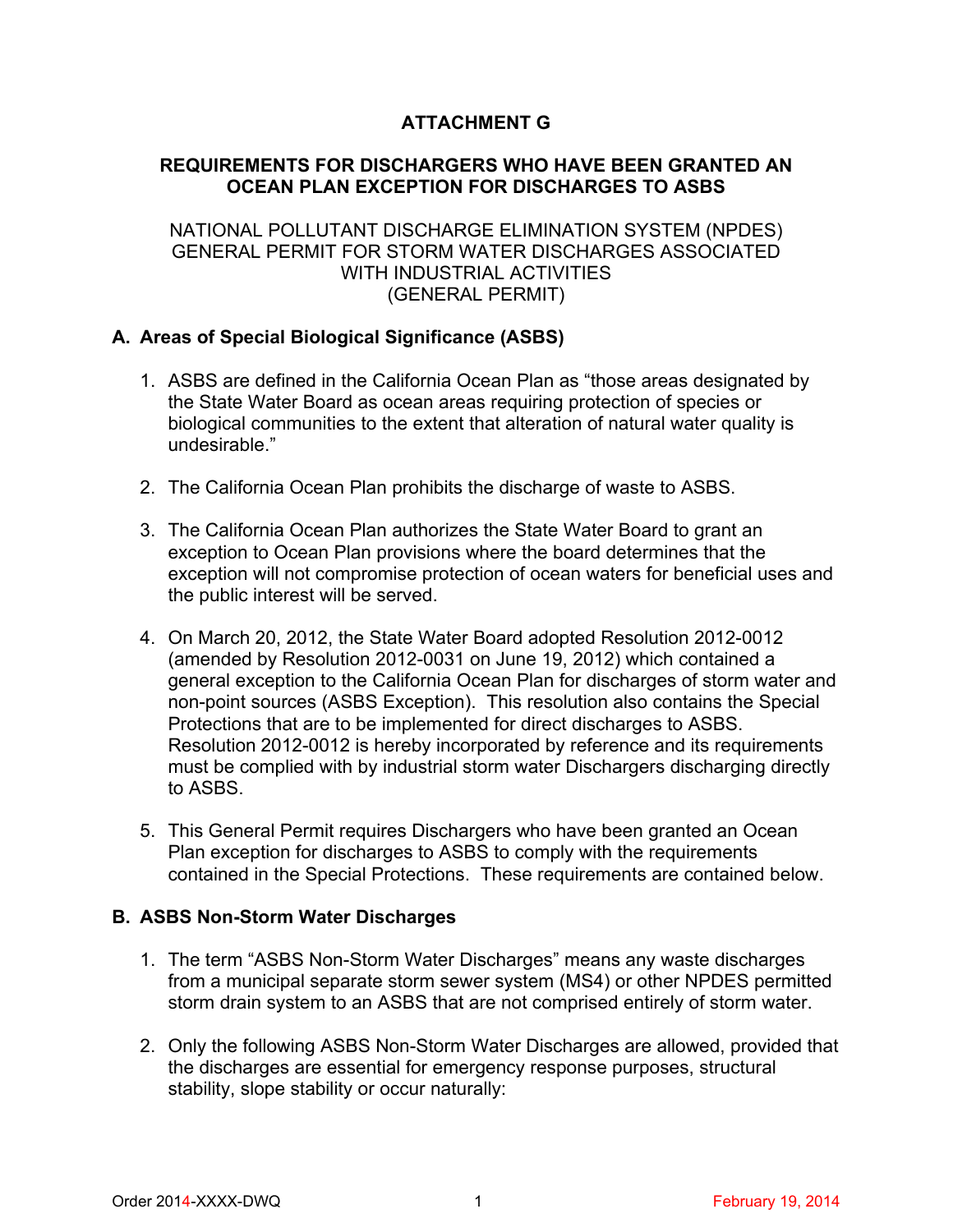- a. Discharges associated with emergency fire fighting operations.
- b. Foundation and footing drains.
- c. Water from crawl space or basement pumps.
- d. Hillside dewatering.
- e. Naturally occurring groundwater seepage via a storm drain.
- f. Non-anthropogenic flows from a naturally occurring stream via a culvert or storm drain, as long as there are no contributions of anthropogenic runoff.
- 3. Authorized ASBS Non- Storm Water Discharges shall not cause or contribute to a violation of the water quality objectives in Chapter II of the Ocean Plan nor alter natural ocean water quality in an ASBS.
- 4. At the San Clemente Island ASBS, discharges incidental to military training and research, development, test, and evaluation operations are allowed. Discharges incidental to underwater demolition and other in-water explosions are not allowed in the two military closure areas in the vicinity of Wilson Cove and Castle Rock. Discharges must not result in a violation of the water quality objectives, including the protection of the marine aquatic life beneficial use, anywhere in the ASBS.
- 5. At the San Nicolas Island and Begg Rock ASBS, discharges incidental to military research, development, testing, and evaluation of, and training with, guided missile and other weapons systems, fleet training exercises, small-scale amphibious warfare training, and special warfare training are allowed. Discharges incidental to underwater demolition and other in-water explosions are not allowed. Discharges must not result in a violation of the water quality objectives, including the protection of the marine aquatic life beneficial use, anywhere in the ASBS.

### **C. ASBS Compliance Plan**

1. State Water Board Resolution 2012-0012 grants an exception to the Ocean Plan's prohibition on discharges to ASBS (ASBS Exception) to applicants who were identified as Dischargers of industrial storm water to ASBS (ASBS Dischargers). Each ASBS Discharger shall specifically address the prohibition of ASBS Non-Storm Water Discharges and the requirement to maintain natural water quality for industrial storm water discharges to an ASBS in an ASBS Compliance Plan to be included in the ASBS Discharger's SWPPP. The ASBS Compliance Plan is subject to approval by the Executive Director of the State Water Board. The ASBS Compliance Plan shall include: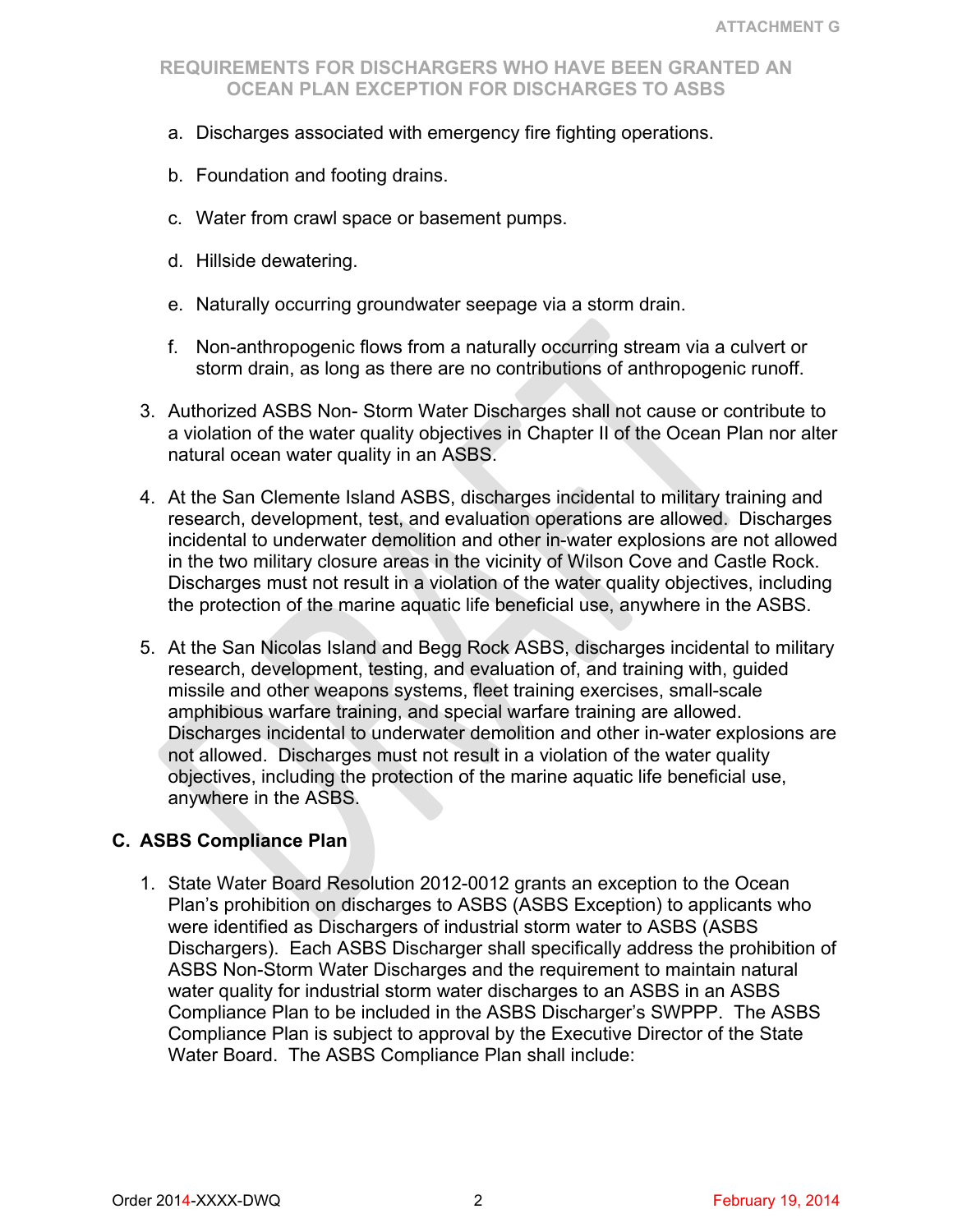- a. A map of surface drainage of storm water runoff, showing areas of sheet runoff and priority discharges, and a description of any structural Best Management Practices (BMPs) already employed and/or BMPs to be employed in the future. Priority discharges are those that pose the greatest water quality threat and which are identified as requiring installation of structural BMPs. The map shall also show the storm water conveyances in relation to other features such as service areas, sewage conveyances and treatment facilities, landslides, areas prone to erosion, and waste and hazardous material storage areas, if applicable. The SWPPP shall also include a procedure for updating the map and plan when changes are made to the storm water conveyance facilities.
- b. A description of the measures by which all unauthorized ASBS Non-Storm Water Discharges (e.g., dry weather flows) has been eliminated, how these measures will be maintained over time, and how these measures are monitored and documented.
- c. A description of how pollutant reductions in storm water runoff, that are necessary to comply with these special conditions, will be achieved through BMPs. Structural BMPs need not be installed if the Discharger can document to the satisfaction of the Executive Director that such installation would pose a threat to health or safety. BMPs to control storm water runoff discharges (at the end-of-pipe) during a design storm shall be designed to achieve on average the following target levels:
	- 1) Table B Instantaneous Maximum Water Quality Objectives in Chapter II of the Ocean Plan; or
	- 2) A 90% reduction in pollutant loading during storm events, for the applicant's total discharges.

The baseline date for the reduction is March 20, 2012 (the effective date of the ASBS Exception), except for those structural BMPs installed between January 1, 2005 and the adoption of these special protections. The reductions must be achieved and documented by March 20, 2018.

- d. A description of how the ASBS Discharger will address erosion and the prevention of anthropogenic sedimentation in the ASBS. The natural habitat conditions in the ASBS shall not be altered as a result of anthropogenic sedimentation.
- e. A description of the non-structural BMPs currently employed and planned in the future (including those for construction activities), and include an implementation schedule. The ASBS Compliance Plan shall also describe the structural BMPs, including any low impact development (LID) measures, currently employed and planned for higher threat discharges and include an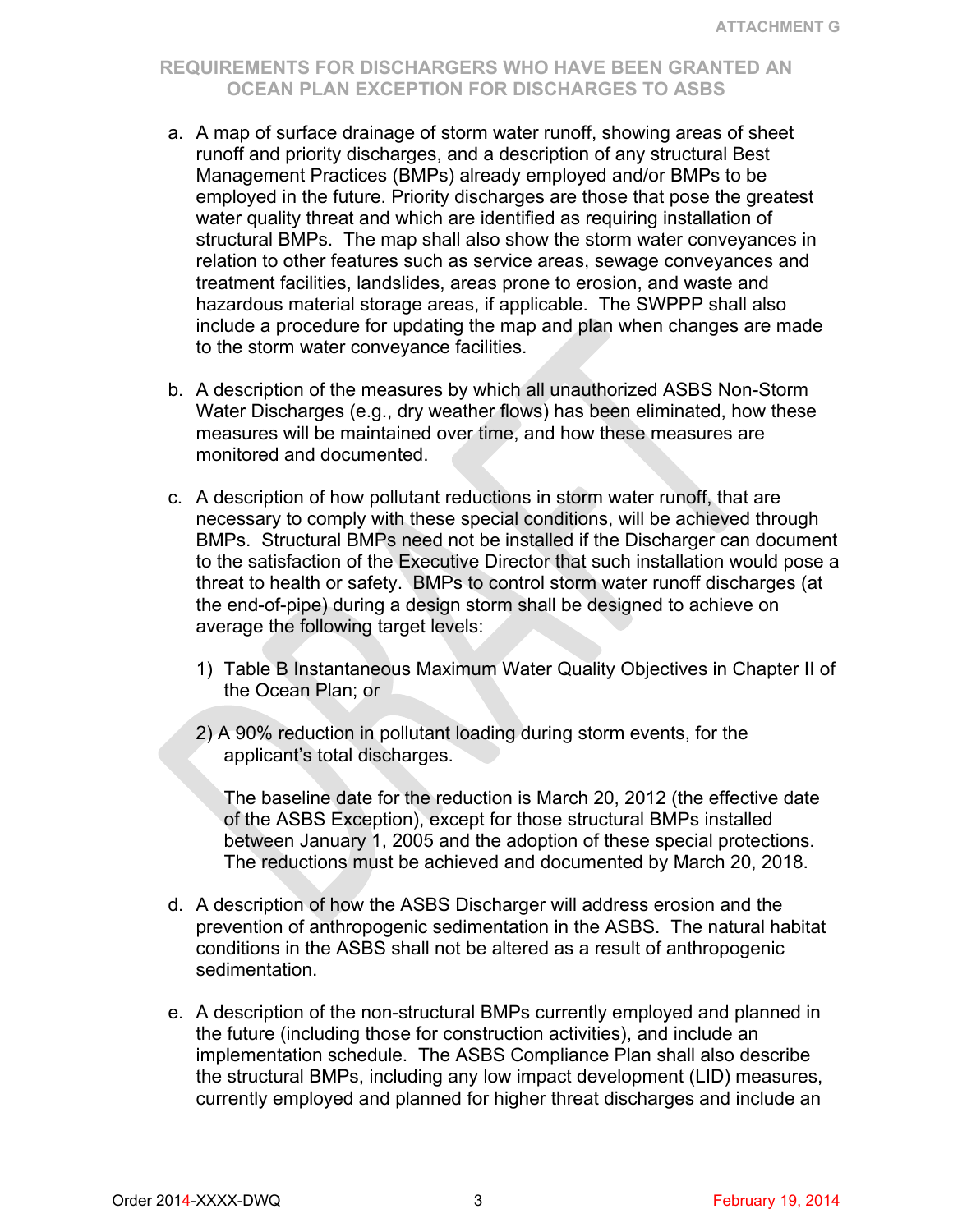implementation schedule. To control storm water runoff discharges (at the end-of-pipe) during a design storm, ASBS Dischargers must first consider using LID practices to infiltrate, use, or evapotranspiration storm water runoff on-site. The BMPs and implementation schedule shall be designed to ensure that natural water quality conditions in the receiving water are achieved and maintained by either reducing flows from impervious surfaces or reducing pollutant loading, or some combination thereof.

### **D. Reporting**

If the results of the receiving water monitoring described in Section F. below (Sampling and Analysis Requirements) indicate that the storm water runoff is causing or contributing to an alteration of natural ocean water quality in the ASBS, the ASBS Discharger shall submit a report to the State Water Board within 30 days of receiving the results.

- 1. The report shall identify the constituents in storm water runoff that alter natural ocean water quality and the sources of these constituents.
- 2. The report shall describe BMPs that are currently being implemented, BMPs that are identified in the SWPPP for future implementation, and any additional BMPs that may be added to the SWPPP to address the alteration of natural water quality. The report shall include a new or modified implementation schedule for the BMPs.
- 3. Within 30 days of the approval of the report by the Executive Director, the ASBS Discharger shall revise its ASBS Compliance Plan to incorporate any new or modified BMPs that have been or will be implemented, the implementation schedule, and any additional monitoring required.
- 4. As long as the ASBS Discharger has complied with the procedures described above and is implementing the revised SWPPP, the Discharger does not have to repeat the same procedure for continuing or recurring exceedances of natural ocean water quality conditions due to the same constituent.
- 5. Compliance with this section does not excuse violations of any term, prohibition, or special condition contained in the Special Protections of the ASBS Exception.

### **E. Compliance Schedule**

- 1. As of March 20, 2012, all unauthorized ASBS Non-Storm Water Discharges (e.g., dry weather flow) were effectively prohibited.
- 2. By September 20, 2013, the Discharger shall submit a draft written ASBS Compliance Plan to the Executive Director that describes its strategy to comply with these special conditions, including the requirement to maintain natural water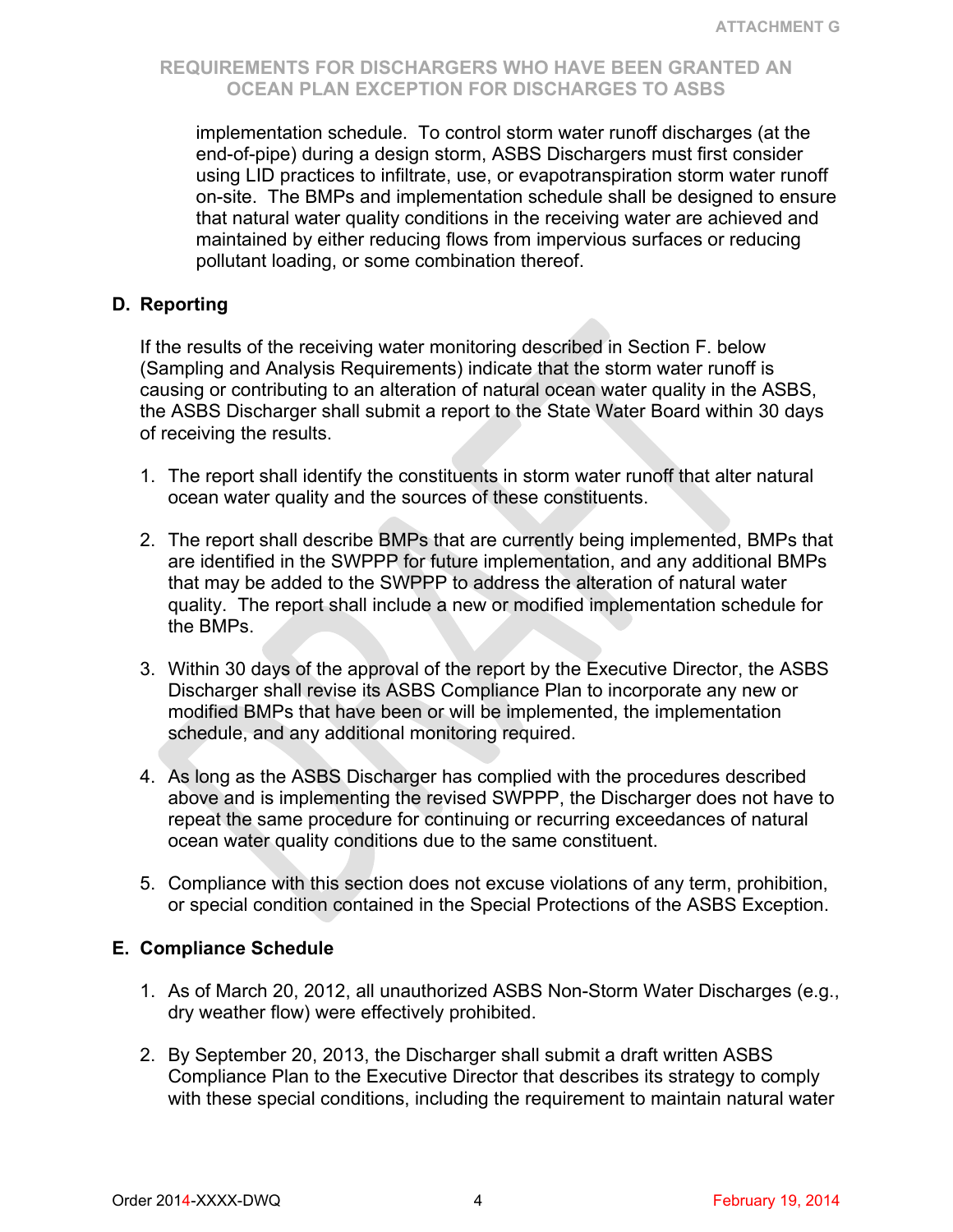quality in the affected ASBS. The ASBS Compliance Plan shall include a description of appropriate non-structural controls and a time schedule to implement structural controls (implementation schedule) to comply with these special conditions for inclusion in the Discharger's SWPPP.

- 3. By September 20, 2014, the Discharger shall submit the final ASBS Compliance Plan, including a description and final schedule for structural controls based on the results of runoff and receiving water monitoring.
- 4. By September 20, 2013, any non-structural controls that are necessary to comply with these special conditions shall be implemented.
- 5. By March 20, 2018, any structural controls identified in the ASBS Compliance Plan that are necessary to comply with these special conditions shall be operational.
- 6. By March 20, 2018, all Dischargers must comply with the requirement that their discharges into the affected ASBS maintain natural ocean water quality. If the initial results of post-storm receiving water quality testing indicate levels higher than the 85th percentile threshold of reference water quality data and the prestorm receiving water levels, then the Discharger must re-sample the receiving water, pre- and post-storm. If after re-sampling the post-storm levels are still higher than the 85th percentile threshold of reference water quality data, and the pre-storm receiving water levels, for any constituent, then natural ocean water quality is exceeded. See Flowchart at the end of this Attachment.
- 7. The Executive Director may only authorize additional time to comply with the special conditions 5 and 6, above if good cause exists to do so. Good cause means a physical impossibility or lack of funding

If a Discharger claims physical impossibility, it shall notify the Board in writing within thirty (30) days of the date that the Discharger first knew of the event or circumstance that caused or would cause it to fail to meet the deadline in 5. or 6. The notice shall describe the reason for the noncompliance or anticipated noncompliance and specifically refer to this Section of these requirements. It shall describe the anticipated length of time the delay in compliance may persist, the cause or causes of the delay as well as measures to minimize the impact of the delay on water quality, the measures taken or to be taken by the Discharger to prevent or minimize the delay, the schedule by which the measures will be implemented, and the anticipated date of compliance. The Discharger shall adopt all reasonable measures to avoid and minimize such delays and their impact on water quality.

The Discharger may request an extension of time for compliance based on lack of funding. The request for an extension shall require: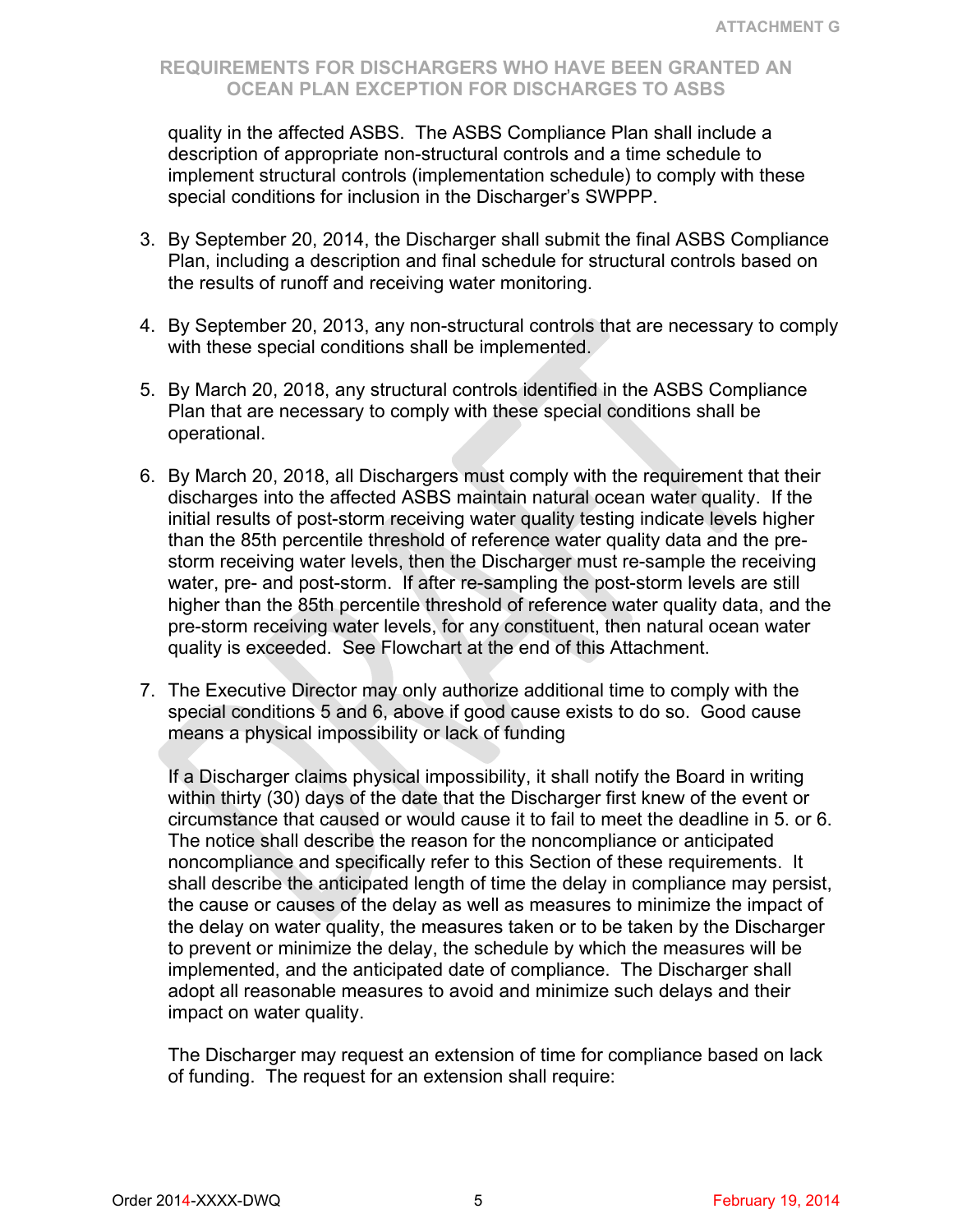- a. for municipalities, a demonstration of significant hardship to Discharger ratepayers, by showing the relationship of storm water fees to annual household income for residents within the Discharger's jurisdictional area, and the Discharger has made timely and complete applications for all available bond and grant funding, and either no bond or grant funding is available, or bond and/or grant funding is inadequate; or
- b. for other governmental agencies, a demonstration and documentation of a good faith effort to acquire funding through that agency's budgetary process, and a demonstration that funding was unavailable or inadequate.

#### **F. Additional Requirements – Waterfront and Marine Operations**

In addition to the above provisions, a Discharger with waterfront and marine operations shall comply with the following:

- 1. For discharges related to waterfront and marine operations, the Discharger shall develop a Waterfront and Marine Operations Management Plan (Waterfront Plan). This plan shall contain appropriate Management Measures/Practices to address nonpoint source pollutant discharges to the affected ASBS.
	- a. The Waterfront Plan shall contain appropriate Management Measures/Practices for any waste discharges associated with the operation and maintenance of vessels, moorings, piers, launch ramps, and cleaning stations in order to ensure that beneficial uses are protected and natural water quality is maintained in the affected ASBS.
	- b. For discharges from marinas and recreational boating activities, the Waterfront Plan shall include appropriate Management Measures, described in The Plan for California's Nonpoint Source Pollution Control Program, for marinas and recreational boating, or equivalent practices, to ensure that nonpoint source pollutant discharges do not alter natural water quality in the affected ASBS.
	- c. The Waterfront Plan shall include Management Practices to address public education and outreach to ensure that the public is adequately informed that waste discharges to the affected ASBS are prohibited or limited by special conditions in these Special Protections. The management practices shall include appropriate signage, or similar measures, to inform the public of the ASBS restrictions and to identify the ASBS boundaries.
	- d. The Waterfront Plan shall include Management Practices to address the prohibition against trash discharges to ASBS. The Management Practices shall include the provision of adequate trash receptacles for marine recreation areas, including parking areas, launch ramps, and docks. The plan shall also include appropriate Management Practices to ensure that the receptacles are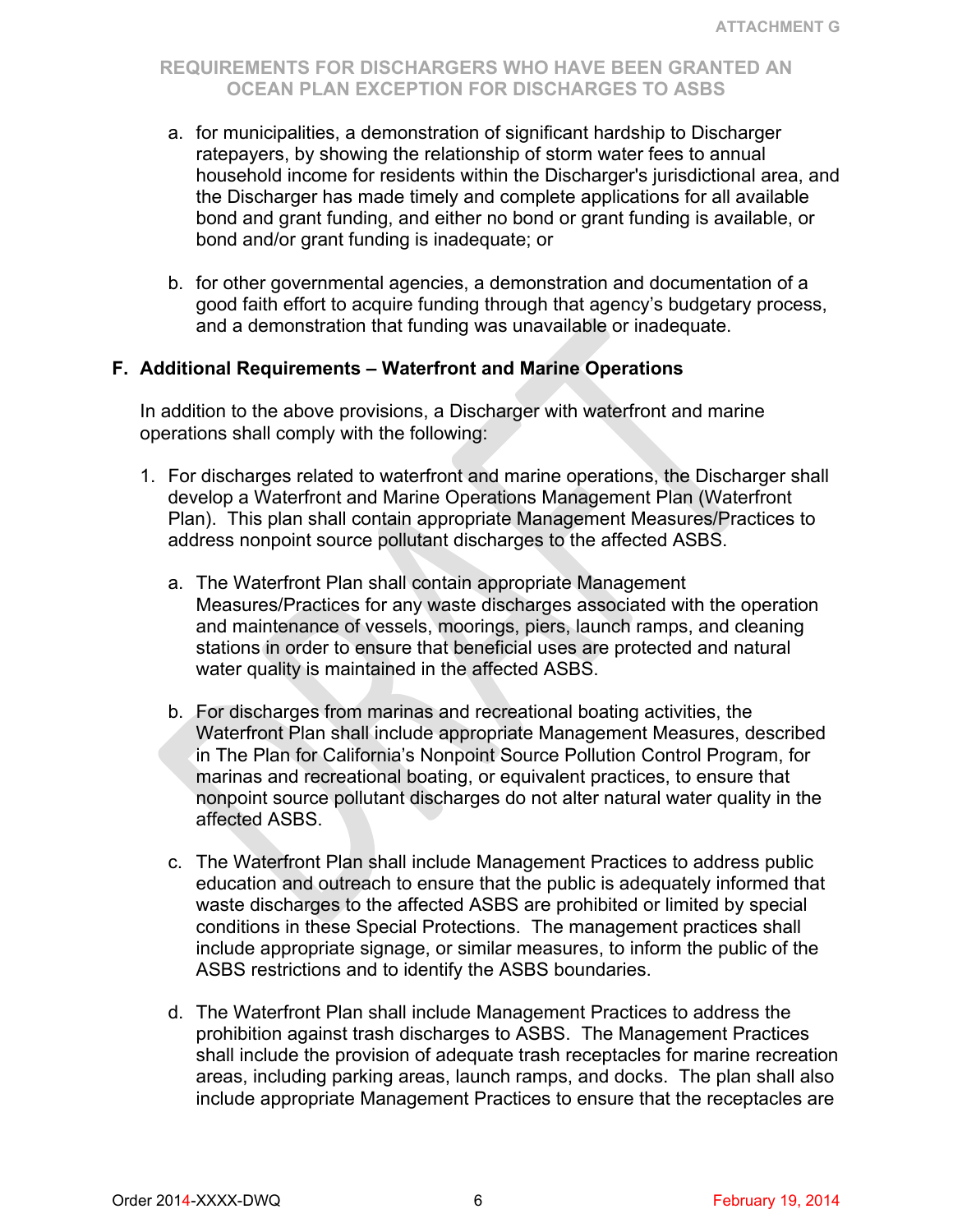adequately maintained and secured in order to prevent trash discharges into the ASBS. Appropriate Management Practices include covering the trash receptacles to prevent trash from being windblown, staking or securing the trash receptacles so they don't tip over, and periodically emptying the receptacles to prevent overflow.

- e. The Discharger shall submit its Waterfront Plan to the State Water Board Executive Director by September 20, 2012. The Waterfront Plan is subject to approval by the State Water Board Executive Director. The plan must be fully implemented within by September 20, 2013.
- 2. The discharge of chlorine, soaps, petroleum, other chemical contaminants, trash, fish offal, or human sewage to ASBS is prohibited. Sinks and fish cleaning stations are point source discharges of wastes and are prohibited from discharging into ASBS. Anthropogenic accumulations of discarded fouling organisms on the sea floor must be minimized.
- 3. Limited-term activities, such as the repair, renovation, or maintenance of waterfront facilities, including, but not limited to, piers, docks, moorings, and breakwaters, are authorized only in accordance with Chapter III.E.2 of the Ocean Plan.
- 4. If the Discharger anticipates that the Discharger will fail to fully implement the approved Waterfront Plan within the 18 month deadline, the Discharger shall submit a technical report as soon as practicable to the Executive Director. The technical report shall contain reasons for failing to meet the deadline and propose a revised schedule to fully implement the plan.
- 5. The State Water Board may, for good cause, authorize additional time to comply with the Waterfront Plan. Good cause means a physical impossibility or lack of funding.

If a Discharger claims physical impossibility, it shall notify the Board in writing within thirty (30) days of the date that the Discharger first knew of the event or circumstance that caused or would cause it to fail to meet the deadline in Section F.1.e above. The notice shall describe the reason for the noncompliance or anticipated noncompliance and specifically refer to this Section of this Attachment. It shall describe the anticipated length of time the delay in compliance may persist, the cause or causes of the delay as well as measures to minimize the impact of the delay on water quality, the measures taken or to be taken by the Discharger to prevent or minimize the delay, the schedule by which the measures will be implemented, and the anticipated date of compliance. The Discharger shall adopt all reasonable measures to avoid and minimize such delays and their impact on water quality. The Discharger may request an extension of time for compliance based on lack of funding. The request for an extension shall require: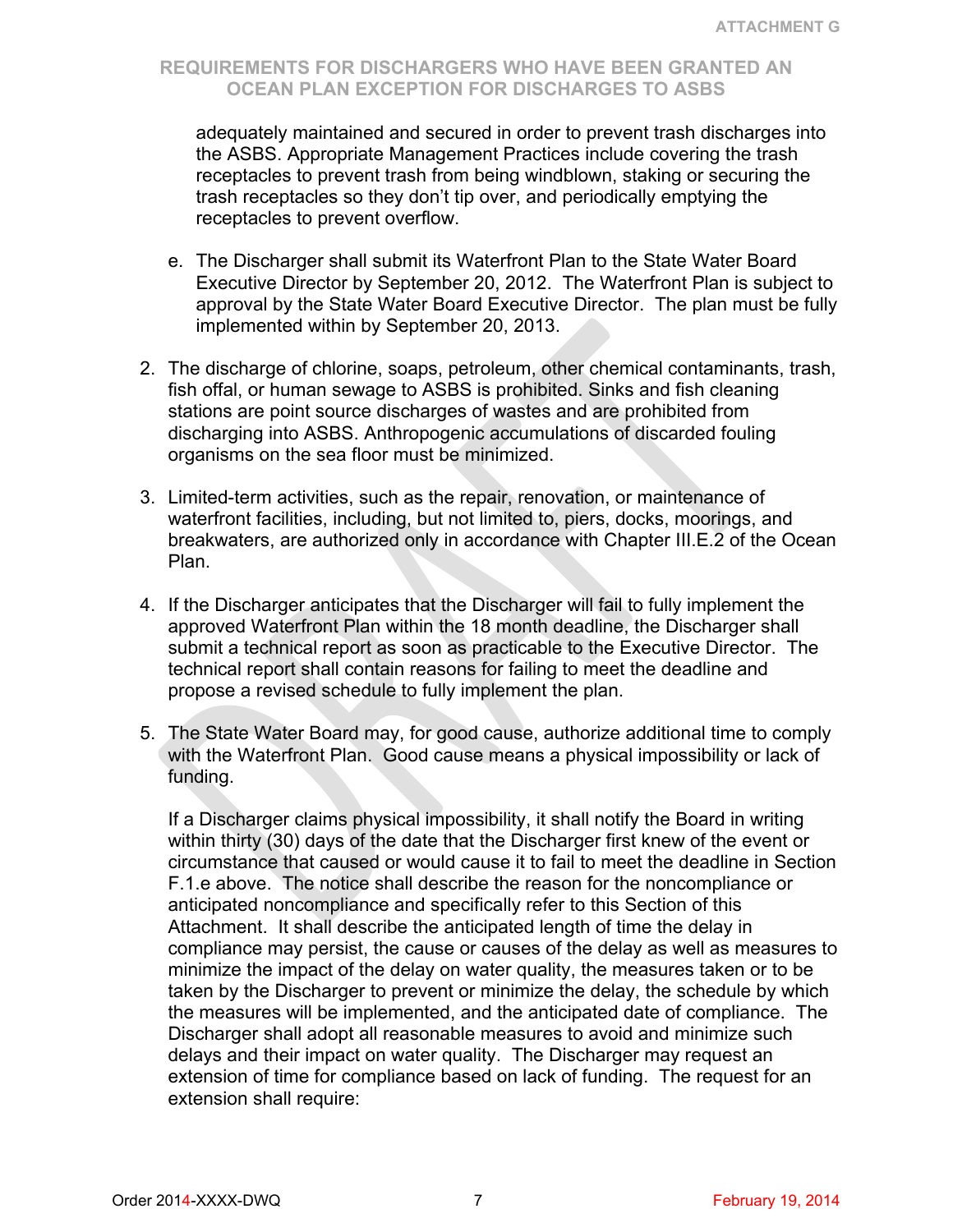- a. a demonstration of significant hardship by showing that the Discharger has made timely and complete applications for all available bond and grant funding, and either no bond or grant funding is available, or bond and/or grant funding is inadequate.
- b. for governmental agencies, a demonstration and documentation of a good faith effort to acquire funding through that agency's budgetary process, and a demonstration that funding was unavailable or inadequate.

### **G. Sampling and Analysis Requirements**

- 1. Monitoring is mandatory for all ASBS Dischargers to assure compliance with the Ocean Plan. Monitoring requirements include both: (1) Core Discharge Monitoring and (2) Ocean Receiving Water Monitoring (see Sections H. and I. below). The State and Regional Water Boards must approve sampling site locations and any adjustments to the monitoring programs. All ocean receiving water and reference area monitoring must be comparable with the Water Boards' Surface Water Ambient Monitoring Program (SWAMP).
- 2. Safety concerns: Sample locations and sampling periods must be determined considering safety issues. Sampling may be postponed upon notifying the Executive Director that hazardous conditions prevail.
- 3. Analytical Chemistry Methods: All constituents must be analyzed using the lowest minimum detection limits comparable to the Ocean Plan water quality objectives. For metal analysis, all samples, including storm water effluent, reference samples, and ocean receiving water samples, must be analyzed by the approved analytical method with the lowest minimum detection limits (currently Inductively Coupled Plasma/Mass Spectrometry) described in the Ocean Plan.

### **H. Core Discharge Monitoring Program**

1. General sampling requirements for timing and storm size:

Runoff must be collected during a storm event that is greater than 0.1 inch and generates runoff, and at least 72 hours from the previously measurable storm event. Runoff samples shall be collected during the same storm and at approximately the same time when post-storm receiving water is sampled, and analyzed for the same constituents as receiving water and reference site samples as described in Section I. below.

- 2. Runoff flow measurements
	- a. For industrial storm water outfalls in existence as of December 31, 2007, 18 inches (457mm) or greater in diameter/width (including multiple outfall pipes in combination having a width of 18 inches, runoff flows must be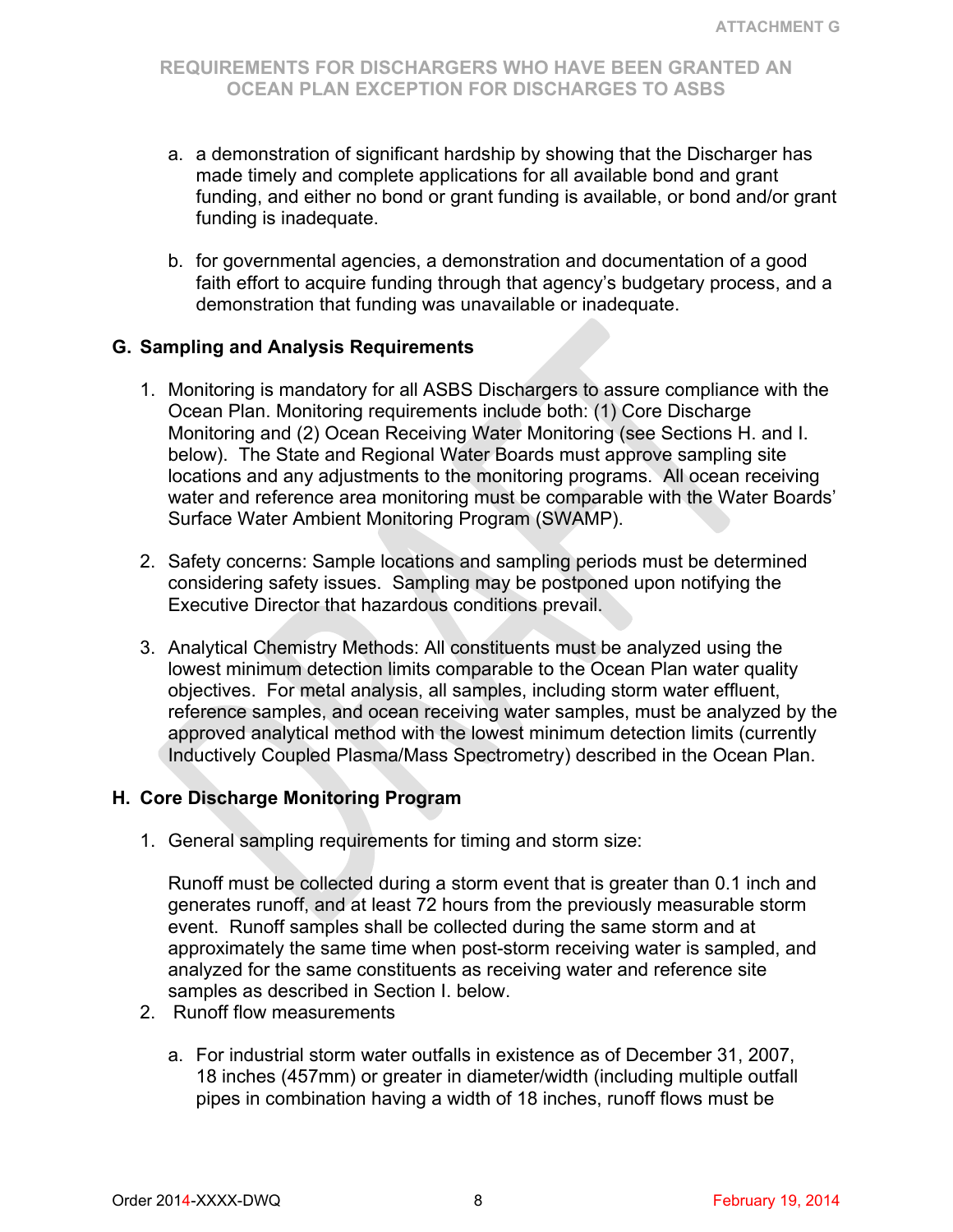measured or calculated, using a method acceptable to and approved by the Executive Director.

- b. This will be reported annually for each precipitation season to the Executive Director.
- 3. Runoff samples storm events
	- a. For outfalls equal to or greater than 18 inches (0.46m) in diameter or width: 1) samples of storm water runoff shall be collected during the same storm as receiving water samples and analyzed for oil and grease, total suspended solids, and, if within the range of the southern sea otter, indicator bacteria or some other measure of fecal contamination; and 2) samples of storm water runoff shall be collected and analyzed for critical life stage chronic toxicity (one invertebrate or algal species) at least once during each storm season when receiving water is sampled in the ASBS.
	- b. For outfalls equal to or greater than 36 inches (0.91m) in diameter or width:
		- 1) samples of storm water runoff shall be collected during the same storm as receiving water samples and analyzed for oil and grease, total suspended solids, and, if within the range of the southern sea otter, indicator bacteria or some other measure of fecal contamination; and
		- 2) samples of storm water runoff shall be further collected during the same storm as receiving water samples and analyzed for Ocean Plan Table B metals (provided at the end of this Attachment) for protection of marine life, Ocean Plan polynuclear aromatic hydrocarbons (PAHs), current use pesticides (pyrethroids and OP pesticides), and nutrients (ammonia, nitrate and phosphates); and
		- 3) samples of storm water runoff shall be collected and analyzed for critical life stage chronic toxicity (one invertebrate or algal species) at least once during each storm season when receiving water is sampled in the ASBS.
		- 4) if an ASBS Discharger has no outfall greater than 36 inches, then storm water runoff from the applicant's largest outfall shall be further collected during the same storm as receiving water samples and analyzed for Ocean Plan Table B metals (provided at the end of this Attachment) for protection of marine life, Ocean Plan polynuclear aromatic hydrocarbons (PAHs), current use pesticides (pyrethroids and OP pesticides), and nutrients (ammonia, nitrate and phosphates).
	- c. For an applicant not participating in a regional integrated monitoring program [see below in Section I.3.] in addition to the sampling requirements in Section H.3.a. and b. above, a minimum of the two largest outfalls or 20 percent of the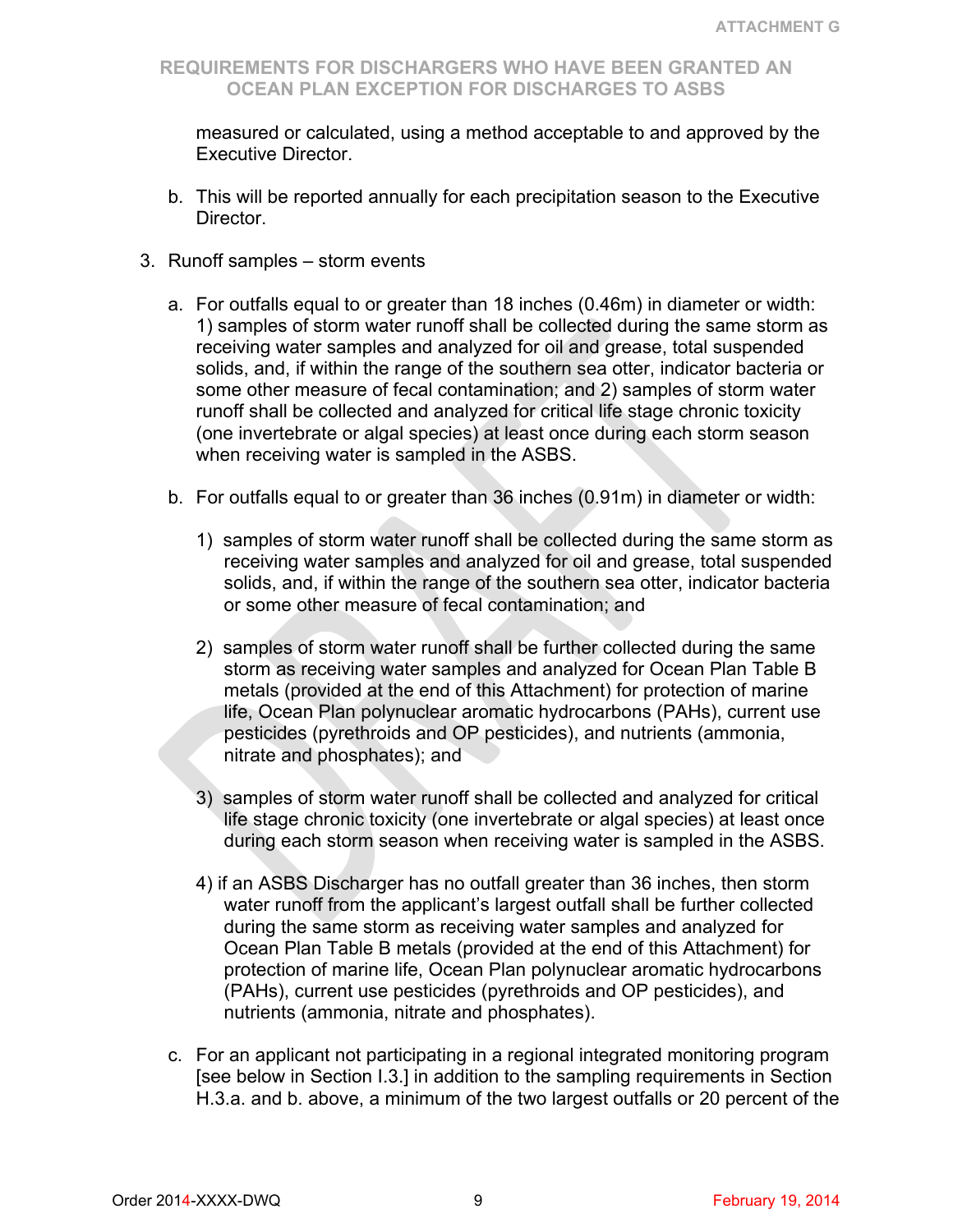larger outfalls, whichever is greater, shall be sampled (flow weighted composite samples) at least three times annually during wet weather (storm event) and analyzed for all Ocean Plan Table A constituents, Table B constituents (Table A and B constituents are provided at the end of this Attachment) for marine aquatic life protection (except for toxicity, only chronic toxicity for three species shall be required), DDT, PCBs, Ocean Plan PAHs, OP pesticides, pyrethroids, nitrates, phosphates, and Ocean Plan indicator bacteria. For parties discharging to ASBS in more than one Regional Water Board region, at a minimum, one (the largest) such discharge shall be sampled annually in each Region.

d. The Executive Director may reduce or suspend core monitoring once the storm runoff is fully characterized. This determination may be made at any point after the discharge is fully characterized, but is best made after the monitoring results from the first permit cycle are assessed.

### **I. Ocean Receiving Water and Reference Area Monitoring Program**

- 1. In addition to performing the Core Discharge Monitoring Program in Section H. above, all ASBS Dischargers must perform ocean receiving water monitoring. In order to fulfill the requirements for monitoring the physical, chemical, and biological characteristics of the ocean receiving waters within their ASBS, ASBS Dischargers may choose either (1) an individual monitoring program, or (2) participation in a regional integrated monitoring program.
- 2. Individual Monitoring Program: The requirements listed below are for those ASBS Dischargers who elect to perform an individual monitoring program to fulfill the requirements for monitoring the physical, chemical, and biological characteristics of the ocean receiving waters within the affected ASBS. In addition to Core Discharge Monitoring, the following additional monitoring requirements shall be met:
	- a. Three times annually, during wet weather (storm events), the receiving water at the point of discharge from the outfalls described in Section H.3. above shall be sampled and analyzed for Ocean Plan Table A constituents, Table B constituents (Table A and B constituents are provided at the end if this Attachment) for marine aquatic life, DDT, PCBs, Ocean Plan PAHs, OP pesticides, pyrethroids, nitrates, phosphates, salinity, chronic toxicity (three species), and Ocean Plan indicator bacteria.

The sample location for the ocean receiving water shall be in the surf zone at the point of discharges; this must be at the same location where storm water runoff is sampled. Receiving water shall be sampled prior to (pre-storm), and during (or immediately after) the same storm (post-storm). Post-storm sampling shall be during the same storm and at approximately the same time as when the runoff is sampled. Reference water quality shall also be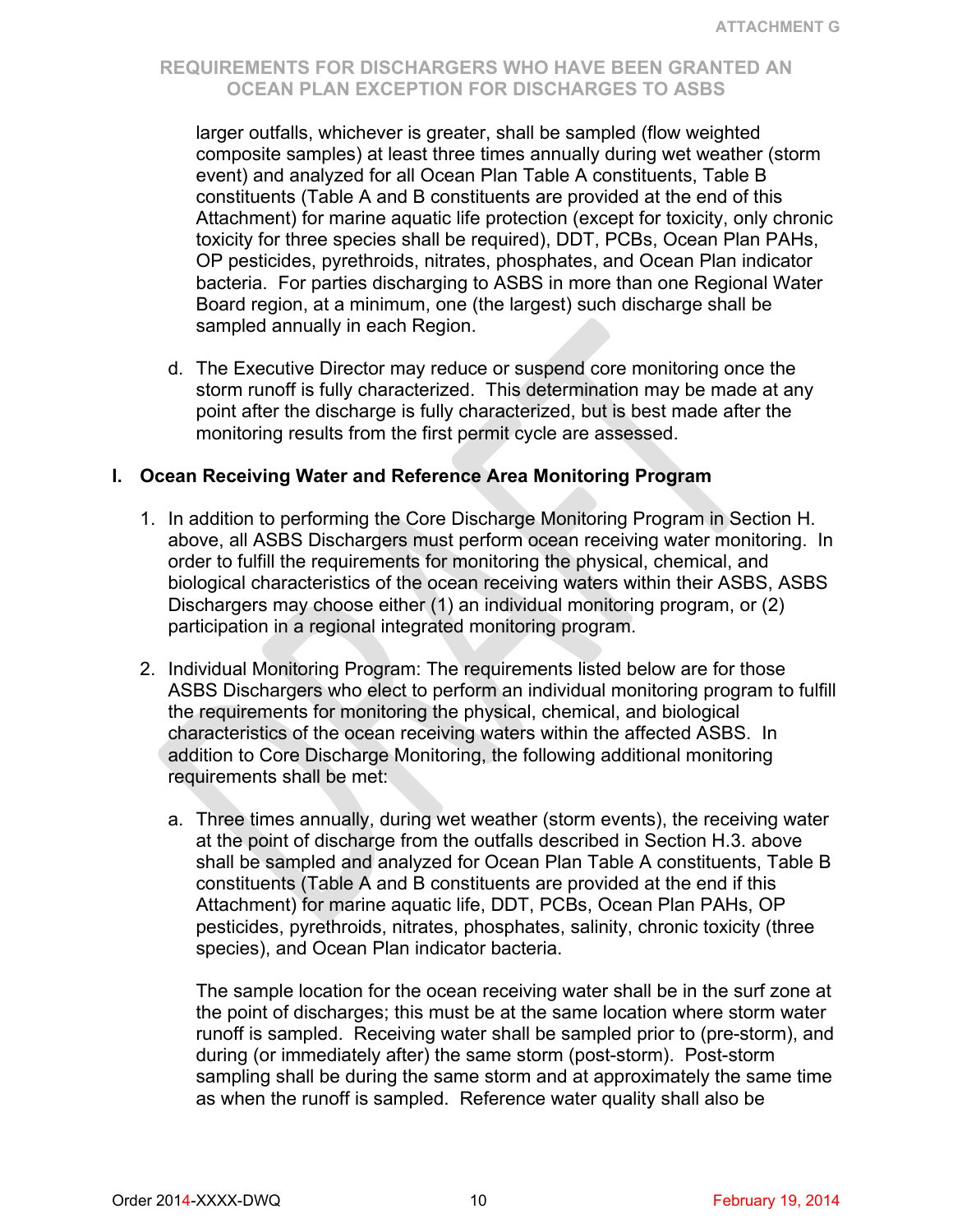sampled three times annually and analyzed for the same constituents prestorm and post-storm, during the same storm seasons when receiving water is sampled. Reference stations will be determined by the State Water Board's Division of Water Quality and the applicable Regional Water Board(s).

- b. Sediment sampling shall occur at least three times during every five (5) year period. The subtidal sediment (sand or finer, if present) at the discharge shall be sampled and analyzed for Ocean Plan Table B constituents (provided at the end of this Attachment) for marine aquatic life, DDT, PCBs, PAHs, pyrethroids, and OP pesticides. For sediment toxicity testing, only an acute toxicity test using the amphipod Eohaustorius estuarius must be performed.
- c. A quantitative survey of intertidal benthic marine life shall be performed at the discharge and at a reference site. The survey shall be performed at least once every five (5) year period. The survey design is subject to approval by the Regional Water Board and the State Water Board's Division of Water Quality. The results of the survey shall be completed and submitted to the State Water Board and Regional Water Board at least six months prior to the end of the permit cycle.
- d. Once during each five (5) year period, a bioaccumulation study shall be conducted to determine the concentrations of metals and synthetic organic pollutants at representative discharge sites and at representative reference sites. The study design is subject to approval by the Regional Water Board and the State Water Board's Division of Water Quality. The bioaccumulation study may include California mussels (Mytilus californianus) and/or sand crabs (Emerita analoga or Blepharipoda occidentalis). Based on the study results, the Regional Water Board and the State Water Board's Division of Water Quality, may adjust the study design in subsequent permits, or add or modify additional test organisms (such as shore crabs or fish), or modify the study design appropriate for the area and best available sensitive measures of contaminant exposure.
- e. Marine Debris: Representative quantitative observations for trash by type and source shall be performed along the coast of the ASBS within the influence of the ASBS Discharger's outfalls. The design, including locations and frequency, of the marine debris observations is subject to approval by the Regional Water Board and State Water Board's Division of Water Quality.
- f. The monitoring requirements of the Individual Monitoring Program in this Section are minimum requirements. After a minimum of one (1) year of continuous water quality monitoring of the discharges and ocean receiving waters, the Executive Director of the State Water Board may require additional monitoring, or adjust, reduce or suspend receiving water and reference station monitoring. This determination may be made at any point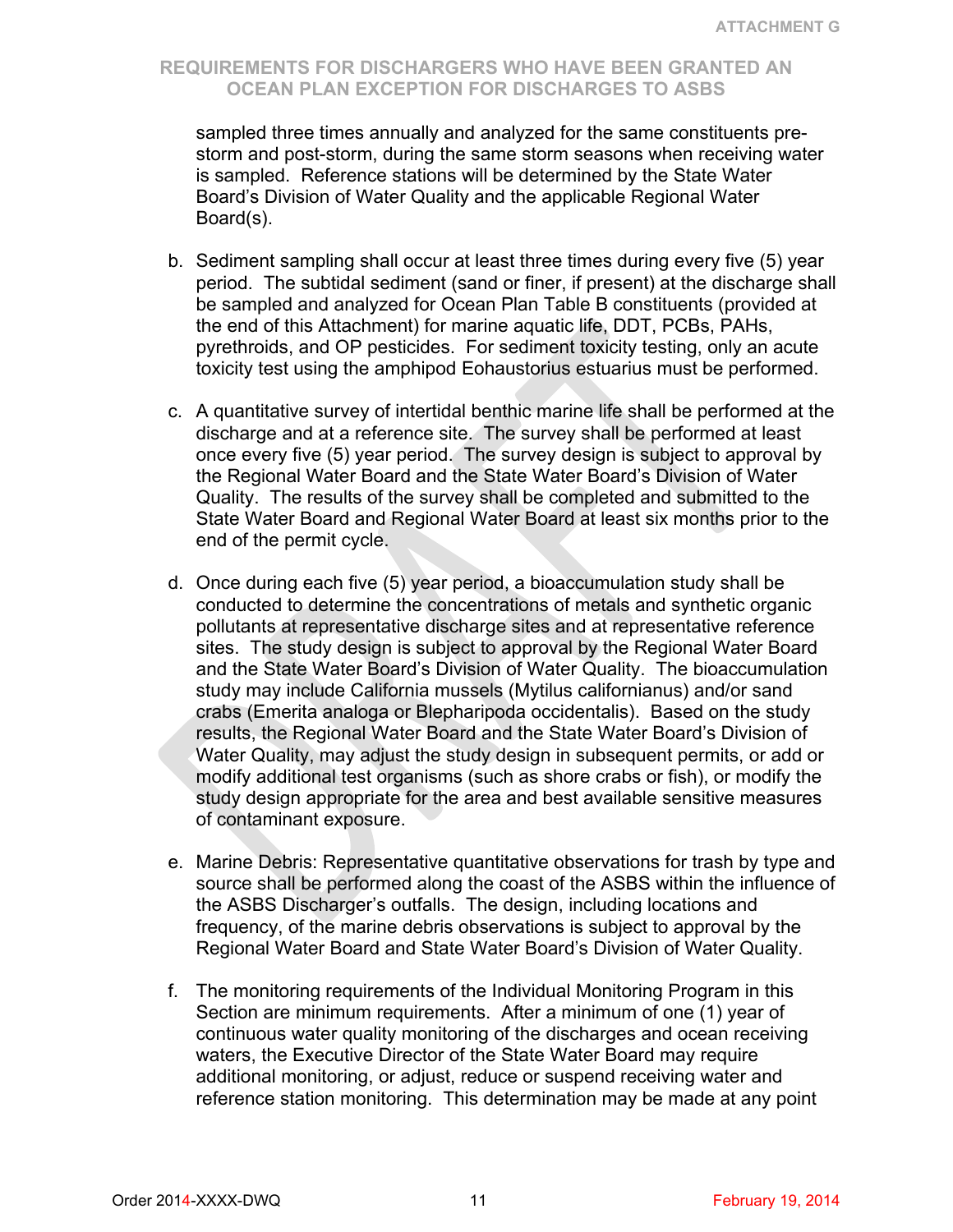after the discharge and receiving water is fully characterized, but is best made after the monitoring results from the first permit cycle are assessed.

- 3. Regional Integrated Monitoring Program: ASBS Dischargers may elect to participate in a regional integrated monitoring program, in lieu of an individual monitoring program, to fulfill the requirements for monitoring the physical, chemical, and biological characteristics of the ocean receiving waters within their ASBS. This regional approach shall characterize natural water quality, pre- and post-storm, in ocean reference areas near the mouths of identified open space watersheds and the effects of the discharges on natural water quality (physical, chemical, and toxicity) in the ASBS receiving waters, and should include benthic marine aquatic life and bioaccumulation components. The design of the ASBS stratum of a regional integrated monitoring program may deviate from the otherwise prescribed individual monitoring approach (in Section I.2.) if approved by the State Water Board's Division of Water Quality and the Regional Water Boards.
	- a. Ocean reference areas shall be located at the drainages of flowing watersheds with minimal development (in no instance more than 10% development), and shall not be located in CWA Section 303(d) listed waterbodies or have tributaries that are 303(d) listed. Reference areas shall be free of wastewater discharges and anthropogenic non-storm water runoff. A minimum of low threat storm runoff discharges (e.g. stream highway overpasses and campgrounds) may be allowed on a case-by-case basis. Reference areas shall be located in the same region as the ASBS receiving water monitoring occurs. The reference areas for each Region are subject to approval by the participants in the regional integrated monitoring program, the State Water Board's Division of Water Quality and the applicable Regional Water Board(s). A minimum of three ocean reference water samples must be collected from each station, each from a separate storm during the same storm season that receiving water is sampled. A minimum of one reference location shall be sampled for each ASBS receiving water site sampled per responsible party. For parties discharging to ASBS in more than one Regional Water Board region, at a minimum, one reference station and one receiving water station shall be sampled in each region.
	- b. ASBS ocean receiving water must be sampled in the surf zone at the location where the runoff makes contact with ocean water (i.e. at "point zero"). Ocean receiving water stations must be representative of worst-case discharge conditions (i.e. co-located at a large drain greater than 36 inches, or if drains greater than 36 inches are not present in the ASBS then the largest drain greater than18 inches.) Ocean receiving water stations are subject to approval by the participants in the regional monitoring program and the State Water Board's Division of Water Quality and the applicable Regional Water Board(s). A minimum of three ocean receiving water samples must be collected during each storm season from each station, each from a separate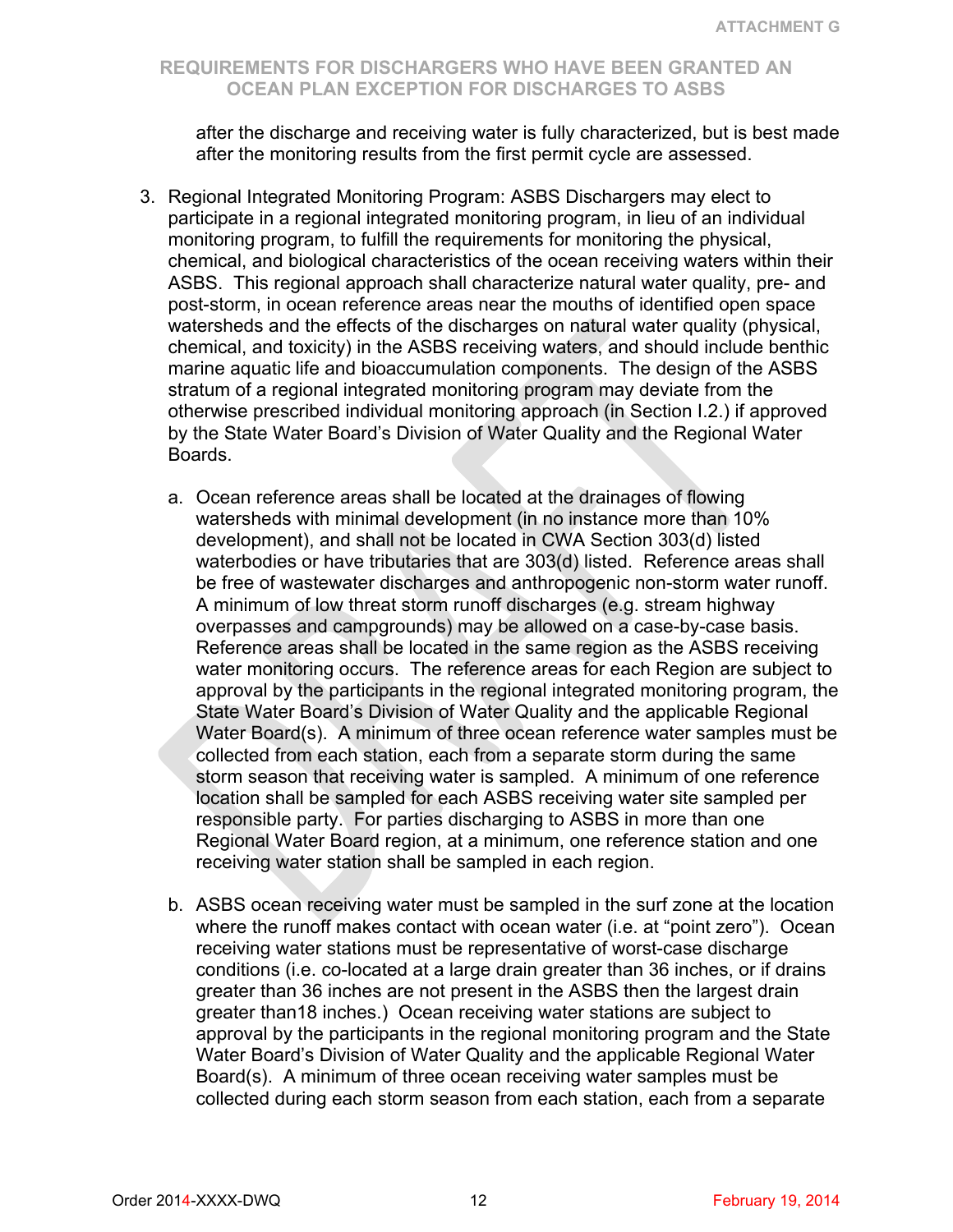storm. A minimum of one receiving water location shall be sampled in each ASBS per responsible party in that ASBS. For parties discharging to ASBS in more than one Regional Water Board region, at a minimum, one reference station and one receiving water station shall be sampled in each region.

- c. Reference and receiving water sampling shall commence during the first full storm season following the adoption of these special conditions, and poststorm samples shall be collected during the same storm event when storm water runoff is sampled. Sampling shall occur in a minimum of two storm seasons. For those ASBS Dischargers that have already participated in the Southern California Bight 2008 ASBS regional monitoring effort, sampling may be limited to only one storm season.
- d. Receiving water and reference samples shall be analyzed for the same constituents as storm water runoff samples. At a minimum, constituents to be sampled and analyzed in reference and discharge receiving waters must include oil and grease, total suspended solids, Ocean Plan Table B metals (provided at the end of this Attachment) for protection of marine life, Ocean Plan PAHs, pyrethroids, OP pesticides, ammonia, nitrate, phosphates, and critical life stage chronic toxicity for three species. In addition, within the range of the southern sea otter, indicator bacteria or some other measure of fecal contamination shall be analyzed.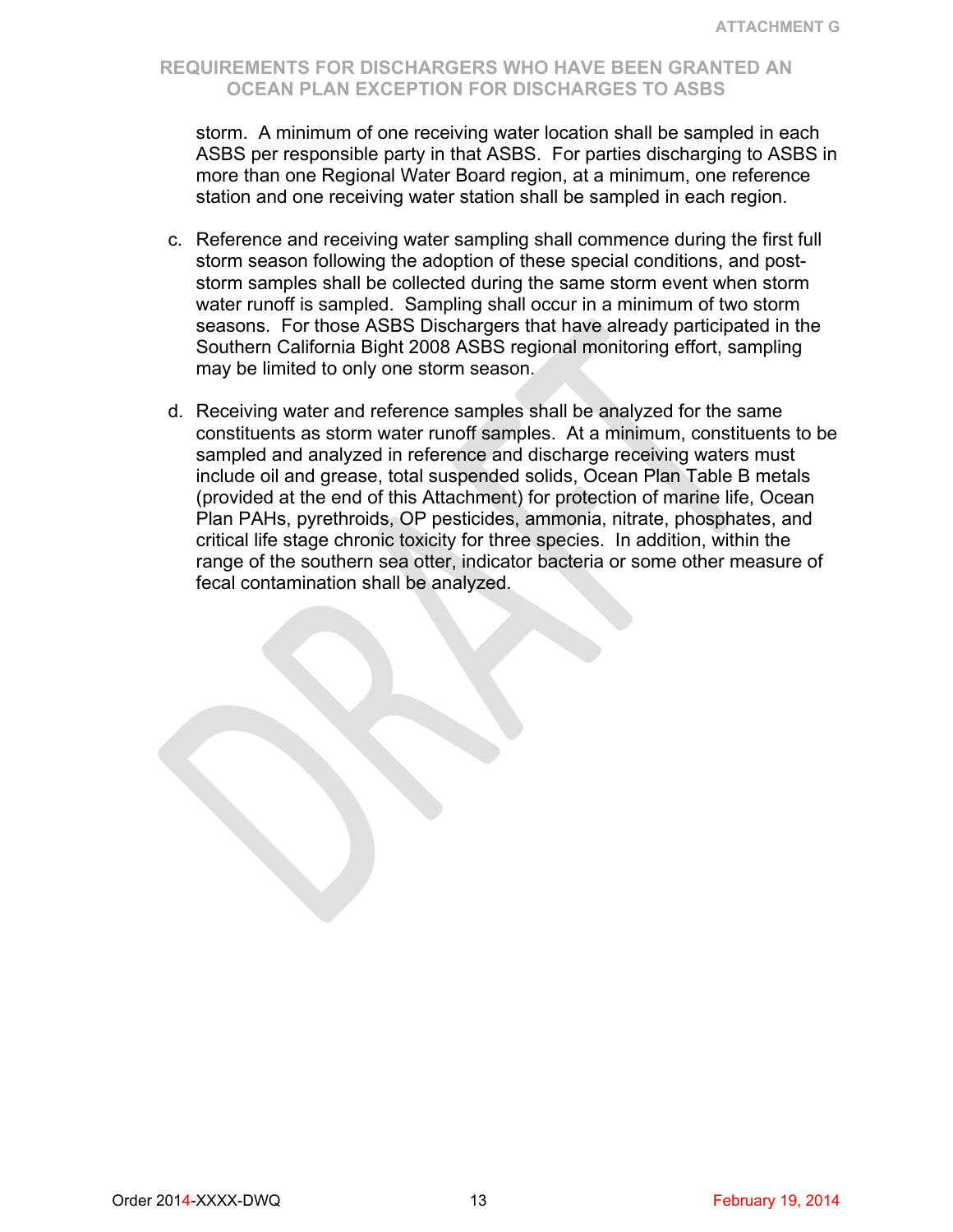

\* When an exceedance of natural water quality occurs, the Discharger must comply with Section D. Note, when sampling data is available, end-of-pipe effluent concentrations will be considered by the Water Boards in making this determination.